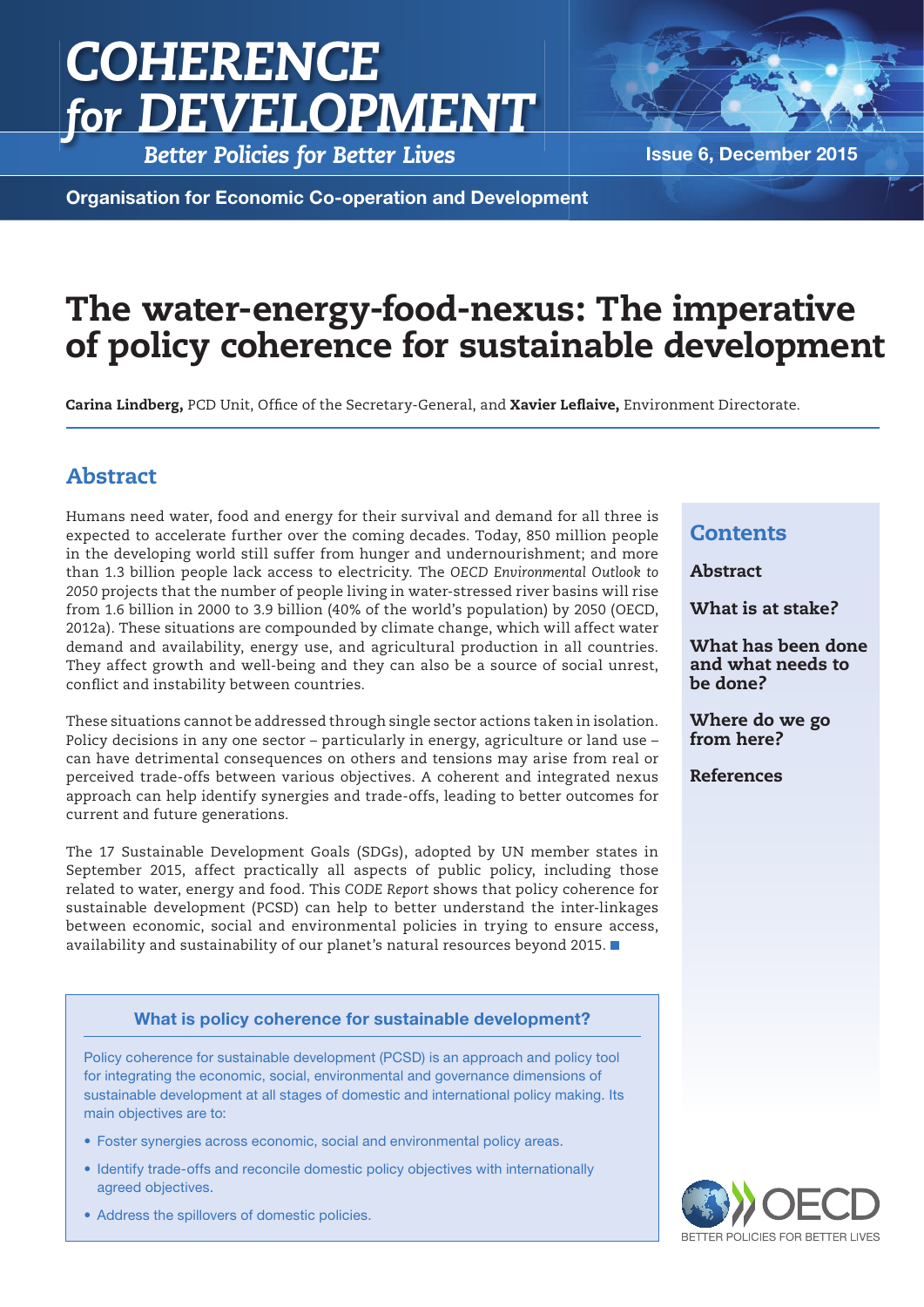#### What is at stake? Overview of policy coherence challenges and development impacts

Governments around the world, in developed and developing countries alike, face significant challenges in managing their natural resources effectively and in securing water, food and energy for sustainable and inclusive growth. Water, energy, and food determine the basic patterns of settlement and economic activity and changes in their availability can have a profound effect on communities in all countries. This CODE report focuses on how to meet the demands for water, energy and food sustainably – and in the face of climate change and population growth. In particular, it highlights the key linkages between *a)* water and energy; *b)* water and food; and *c)* energy and food. *Figure 1* provides a schematic overview of the interconnectedness between these resources:

- Agriculture is the largest user of water at the global level, and also a growing source of energy (i.e. biofuel crops).
- Energy is needed to produce and distribute both water and food.
- The food production and supply chain accounts for almost one third of total global energy consumption.

#### *Demand for water, energy and food is expected to increase further*

Competition for water is increasing among the different uses and users, of which agriculture and electricity generation are the largest – as well as between different countries. Globally, it is estimated that water demand rose twice as fast as population growth in the last century, exacerbating water stress in river basins across the world. It is expected to increase by another 55% over the next 40 years (OECD, 2012b). Agriculture is by far the largest user of water, accounting for about 70% of total global freshwater demand.

Similarly, global energy demand is expected to grow by more than one-third over the period to 2035, with China, India and the Middle Eastern countries accounting for about 60% of the increase. Electricity demand is expected to grow by approximately 70% by 2035. Today, more than 1.3 billion people still lack access to electricity. Notably, sub-Saharan Africa accounts for 13 percent of the global population, but only 4 percent of global energy demand (IEA, 2014). This will put more pressure on water resources and other water uses. Global water withdrawals for energy production in 2010 were estimated at 583 billion cubic metres (bcm), or some 15% of the world's total water withdrawals. Of that, water consumption – the volume withdrawn but not returned to its source – was 66 bcm (IEA, 2012).

Projections show that feeding a world population of 9.1 billion people in 2050 would require raising overall food production by some 70 percent between 2005/07 and 2050. Production in the developing countries would need to

#### Key observations

- The linkages between water, food and energy are numerous, complex and dynamic. Policy decisions made in these sectors can have significant impacts on each other, requiring a careful consideration of multiple and sometimes conflicting objectives.
- Demand for water, energy and food are expected to increase further, adding pressure on already strained resources. Population growth, urbanisation and climate change give rise to additional challenges with people in poor countries being the hardest hit.
- Addressing the nexus sustainably requires policy makers to consider *(i)* the social dimension, i.e. accelerating access and integrating the bottom billion; or addressing equity issues related to the allocation of risks and opportunities; *(ii)* the economic dimension, i.e. creating more with less, and allocating scarce resources where they add value to the community; and *(iii)* the environmental dimension, i.e. investing to sustain ecosystem services.
- The achievement of greater coherence between water, energy and agriculture policies will depend on removing policy inconsistencies and perverse incentives, as well as building relationships between different actors and across sectors and levels of governance.
- The Sustainable Development Goals include dedicated goals and targets on food security (SDG2), water (SDG6) and energy (SDG7); these goals will also contribute to other SDGs (on poverty eradication, health, cities, or climate change). Meeting them will require integrated approaches and policy coherence for sustainable development can provide a tool for identifying the synergies and trade-offs between different policy options.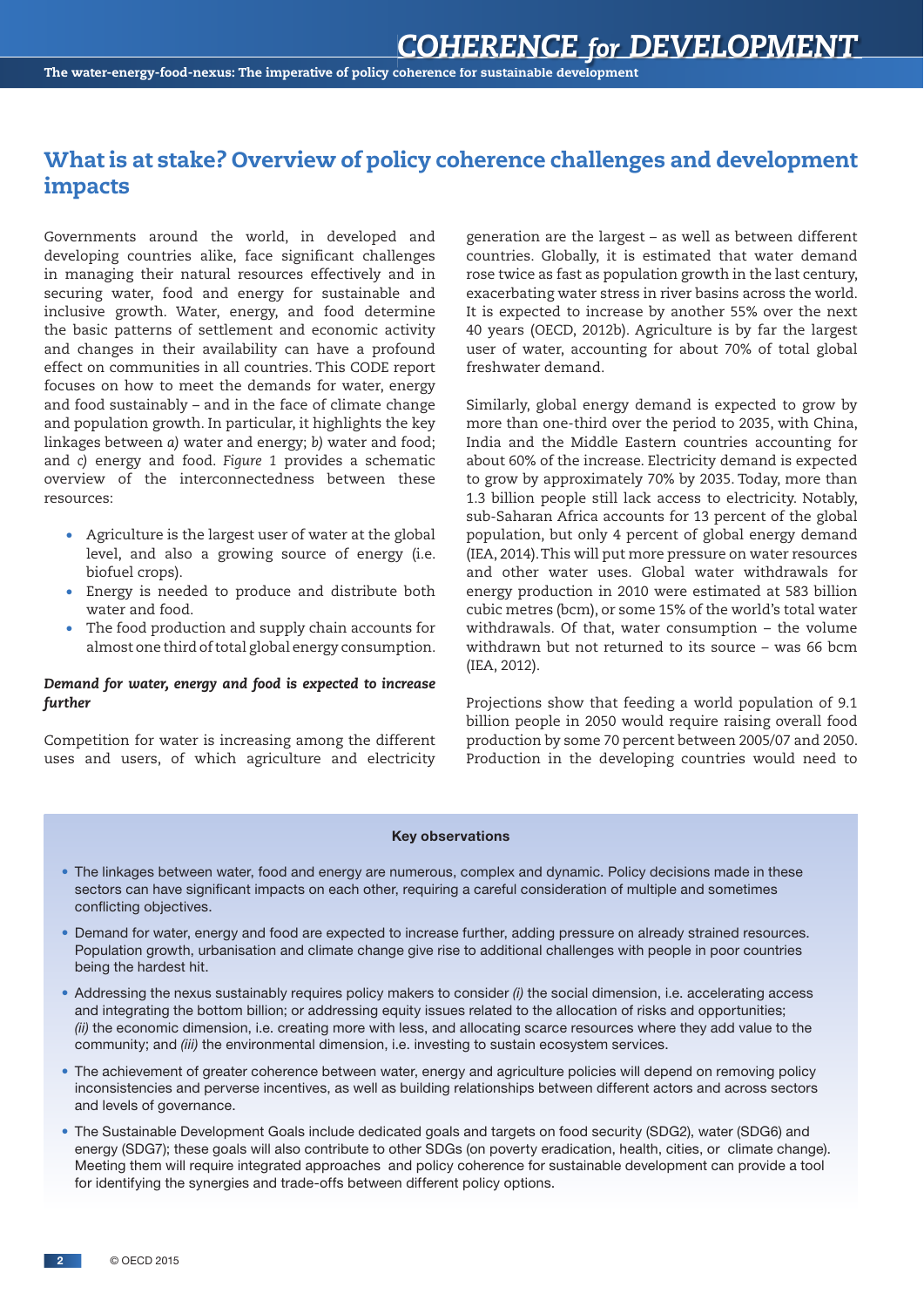almost double. Feeding the world population adequately would also mean producing the kinds of foods that are lacking to ensure nutrition security (FAO, 2009).

#### *Population growth, urbanisation and climate change give rise to additional challenges*

These challenges are exacerbated by population growth, urbanisation, and changing lifestyles as a result of economic growth. Between 2011 and 2050, it is estimated that the world's population will increase by 2.3 billion, while the urban population will increase by 2.6 billion (UNDESA, 2012). This means that urban areas will absorb all the population growth over the next four decades while the rural population will start to decrease in about a decade. Many of the rapidly growing cities in developing countries are likely to become major hotspots for water and energy crises in the future (WWAP, 2014).

Climate change will lead to increasing spatial and temporal water variability, as well as more torrential rains, floods and droughts in many areas. Changing precipitation patterns are shifting rainy seasons and affecting the timing and quantity of melt water from snow pack and glaciers. Impacts on water quality can be expected and freshwater ecosystems are especially vulnerable. Climate change projections also show that these trends will require adaptive responses whereby the resilience of agricultural systems is enhanced to produce more food, fibre, fuel and ecosystem services. In some countries, however, that are presently climatically constrained in terms of expanding agriculture, climate change may lead to benefits and positive opportunities for the sector. Climate change will inevitably generate more uncertainties about future water demand and availability, urging for new development in science and resilience, partly through investments in water infrastructure *(Table 1)*.

#### *Figure 1.* Key water-energy-food linkages

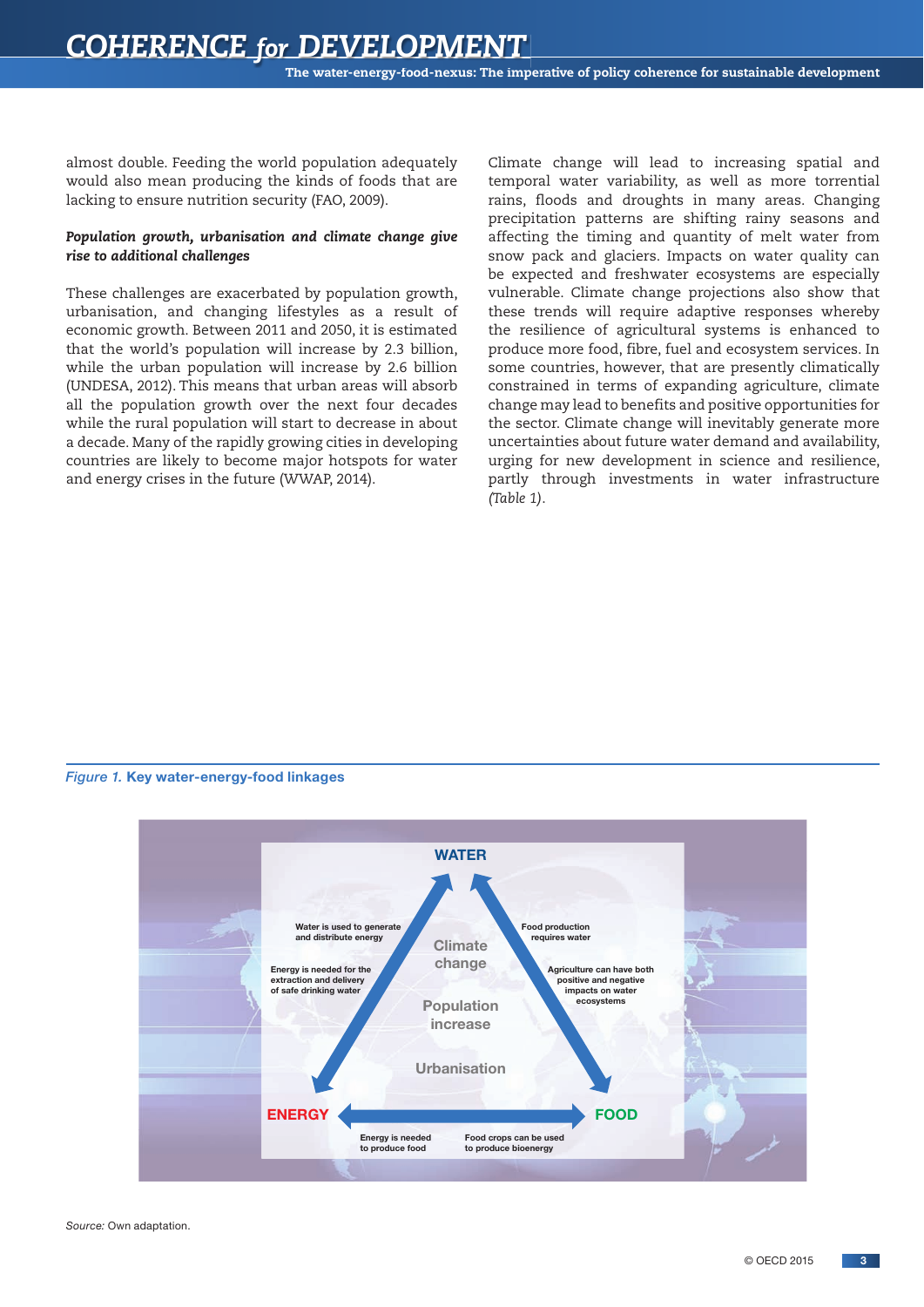Changes in climate and climate variability that affect the profitability of agriculture will in turn lead to changes in the location of crop and livestock production, as well as in the technologies and management practices used to produce them. These economic responses to climate change could lead to indirect consequences in changing pollutant run-off rates and the use of water resources, but the relationships are likely to be complex. Flooding, for example, could mobilise sediment loads and associated contaminants and exacerbate impacts on water systems. On the other hand, more severe droughts could reduce pollutant dilution, thereby increasing toxicity problems. Whatever the net impacts on water systems will be, climate change is believed to make the task of achieving sustainable management of water in agriculture more difficult in the coming years.

#### *People in poor countries are most vulnerable to risks related to water, food and energy*

Ensuring water, energy and food security for the poorest of the poor emphasises the human rights dimension of the nexus. As pathways to provide access to essential resources and services for the bottom billion are explored,

#### *Table 1.* Direct climate change impact and indirect effects on water quality

| <b>Increased severity and</b><br>frequency of flooding                                                                                                         | <b>Increased severity and</b><br>frequency of droughts                                                                                                                 | <b>Sea level rise</b>                                                                                                                                                                                                                                                     | <b>Increased water</b><br>temperature                                                                                                             |
|----------------------------------------------------------------------------------------------------------------------------------------------------------------|------------------------------------------------------------------------------------------------------------------------------------------------------------------------|---------------------------------------------------------------------------------------------------------------------------------------------------------------------------------------------------------------------------------------------------------------------------|---------------------------------------------------------------------------------------------------------------------------------------------------|
| Increased release of<br>combined sewer overflow                                                                                                                | Reduced dilution of pollutants<br>from point sources                                                                                                                   | <b>Extension of estuaries</b><br>and salt water intrusion<br>of groundwater aquifers,<br>especially in areas where<br>rainfall (and recharge)<br>is expected to decline.<br>Increased treatment costs for<br>drinking water use, industrial<br>production and agriculture | Increased algal blooms<br>and associated toxins,<br>subsequent risks to drinking<br>water quality                                                 |
| Increased runoff and nutrient<br>loading leading to increased<br>eutrophication                                                                                | Soil shrinking and<br>damage/cracking of water<br>infrastructure, subsequent<br>risks to drinking water<br>quality and environment, and<br>increased maintenance costs | Intrusion of saline water to<br>sewers, subsequent increase<br>of corrosion and maintenance<br>of water infrastructure                                                                                                                                                    | Increase of the growth<br>and survival of pathogens,<br>subsequent risks to drinking<br>water quality                                             |
| Increased runoff and greater<br>loads of heavy metals, salts<br>and other pollutants                                                                           | Increased severity and<br>frequency of forest wildfires,<br>increase in erosion and<br>reduced filtration/regulation<br>ecosystem services affecting<br>water quality  | Impacts on freshwater<br>ecosystems: extinction<br>and shifts in distribution<br>of species, loss/reduced<br>functioning of ecosystem<br>services                                                                                                                         | Impacts on freshwater<br>ecosystems: extinction<br>and shifts in distribution<br>of species, loss/reduced<br>functioning of ecosystem<br>services |
| Increased soil erosion,<br>sediment, organic matter<br>content and pathogens<br>loadings, subsequent<br>impairment of conventional<br>drinking water treatment | Impacts on freshwater<br>ecosystems: extinction<br>and shifts in distribution<br>of species, loss/reduced<br>functioning of ecosystem<br>services                      |                                                                                                                                                                                                                                                                           |                                                                                                                                                   |
| Disruption of treatment<br>facilities during floods,<br>subsequent risks to drinking<br>water quality                                                          |                                                                                                                                                                        |                                                                                                                                                                                                                                                                           |                                                                                                                                                   |
| Impacts on freshwater<br>ecosystems: extinction<br>and shifts in distribution<br>of species, loss/reduced<br>functioning of ecosystem<br>services              |                                                                                                                                                                        |                                                                                                                                                                                                                                                                           |                                                                                                                                                   |

*Source:* OECD (forthcoming), The Economics of Water Quality, OECD Publishing, Paris.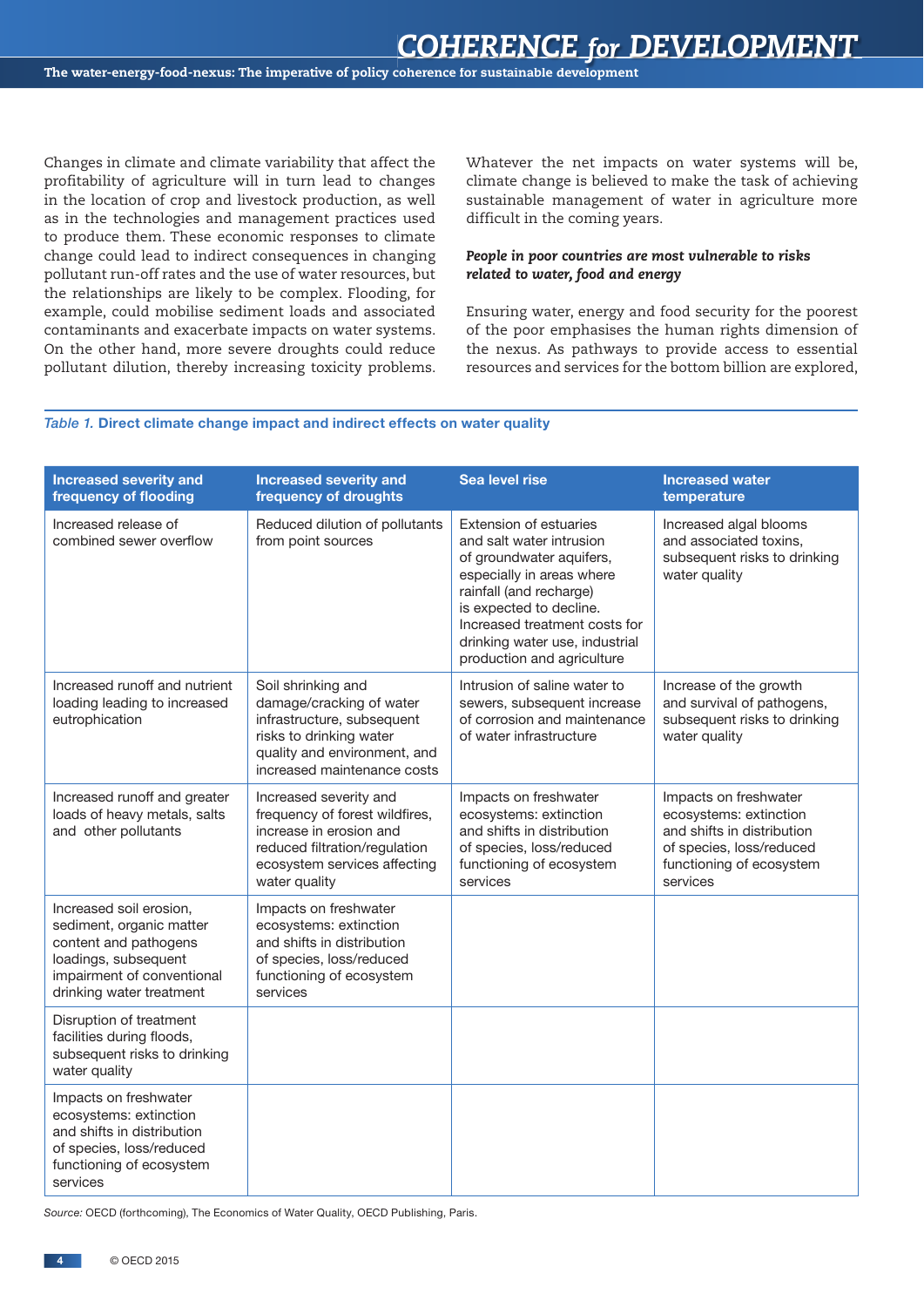synergies can be built and positive feedbacks generated while improving living conditions and livelihood opportunities for vulnerable populations. Secure access to resources also leads to more sustainable use of natural capital. Hence, investment and innovation that accelerate equitable access and benefits for the poor can have high rates of return in terms of development and environmental sustainability (Bonn2011 Conference, 2012).

Scarcity is not the only water-related risk: too much and too polluted water affects communities and their development as well. Again, the poor are most affected and less resilient than more well-off groups. The OECD promotes a risk-based approach to water management, which includes an equitable sharing of water-related risks (OECD, 2013).

#### *a) Key water-energy linkages*

The linkages between energy and freshwater are crucial to human wellbeing and sustainable development. Water is essential for the production, distribution and

#### *Box 1.* Using renewable energy to desalinate water

use of energy, and energy is necessary for the extraction and delivery of safe drinking water. However, humans are depleting fossil energy resources and consuming or degrading water supplies faster than alternatives are becoming available, and renewable energy and water resources that do not deplete over time have limited flows that restrict their use temporally or geographically. There are also important spillover effects that need to be taken into account when designing policies, such as high energy costs of desalination *(Box 1)* or the impact of energy generation on water through dams, pollution etc.

Options to increase water security $1$  often have energy security<sup>2</sup> costs and new sources of freshwater typically require vastly more primary energy. Singapore provides a good illustration: to minimise water imports from Malaysia, Singapore has invested in energy-intensive water sources (reclaimed water and desalination), thereby increasing its need to procure energy on global markets. The main challenges related to the water-energy dimension of the nexus are outlined below.

The Gulf Co-operation Council countries (Saudi Arabia, Qatar, United Arab Emirates, Oman, Bahrain and Kuwait) are situated in one of the most water scarce regions of the world and face critical challenges in addressing the growing interdependence between water and energy. While integrated water resources management (IWRM) has been promoted in the region for more than a decade, limited understanding of the interdependencies affecting the management of water and resources has stymied co-ordination between the water and energy policy makers, even when these sectors are managed within the same ministry.

Given the region's limited endowment of renewable water resources, desalination, mainly through cogeneration power desalting plants (CPDPs), has become a common method of satisfying the increasing demand for water. However, desalination is the most energy intensive water treatment technology available and its use requires policy makers to carefully balance the sustainability aspects of both water and energy security. For example, in Saudi Arabia, which has more than 18% of the world's desalination capacity, 25 percent of domestic oil and gas production is used to produce water through CPDPs. If the current trend continues, this share will reach as high as 50 percent by 2030. Similarly, projections for Kuwait show that in a business-as-usual scenario the energy demand of desalination plants will be equal to the country's 2011-2012 oil production (2.5 million barrels of oil per day) by the year 2035. This is not sustainable.

Solar energy can help alleviate desalination projects' dependence on hydrocarbon energy sources. Biogas recovered from wastewater provides another viable solution to reducing the carbon footprint for producing more energy to keep pace with rising demands for water provision and services. Recognising that good water management is just as important as technical solutions, Saudi Arabia launched the King Abdullah Initiative for Solar Water Desalination in 2010. The initiative aims to use solar energy to desalinate seawater at a low cost and contributes to the dual objectives of water security on the one hand and reduced dependence on fossil fuels on the other, thereby also reducing GHG emissions.

While such developments illustrate some consistency between water and energy policy, it is noteworthy that a significant share of water demand increase derives from food security policy, whereby countries such as Saudi Arabia grow irrigated crops on arid land, to supply domestic markets. This situation illustrates the potential benefits of trade and stable global food markets – to manage the water food and energy nexus.

Source: WWAP, 2014.

<sup>1</sup> The OECD defines water security as maintaining acceptable levels of risks for four water risks: risk of shortage (including droughts), risk of inadequate quality, risk of excess (including floods) and risk of undermining the resilience of freshwater ecosystems (see OECD, 2013). More recent work has identified risk of inadequate access to water and sanitation as a stand-alone risk (see Sadoff et al., 2015).

<sup>2</sup> The International Energy Agency defines energy security as the uninterrupted availability of energy sources at an affordable price. Energy security has many aspects: long-term energy security mainly deals with timely investments to supply energy in line with economic developments and environmental needs. On the other hand, shortterm energy security focuses on the ability of the energy system to react promptly to sudden changes in the supply-demand balance.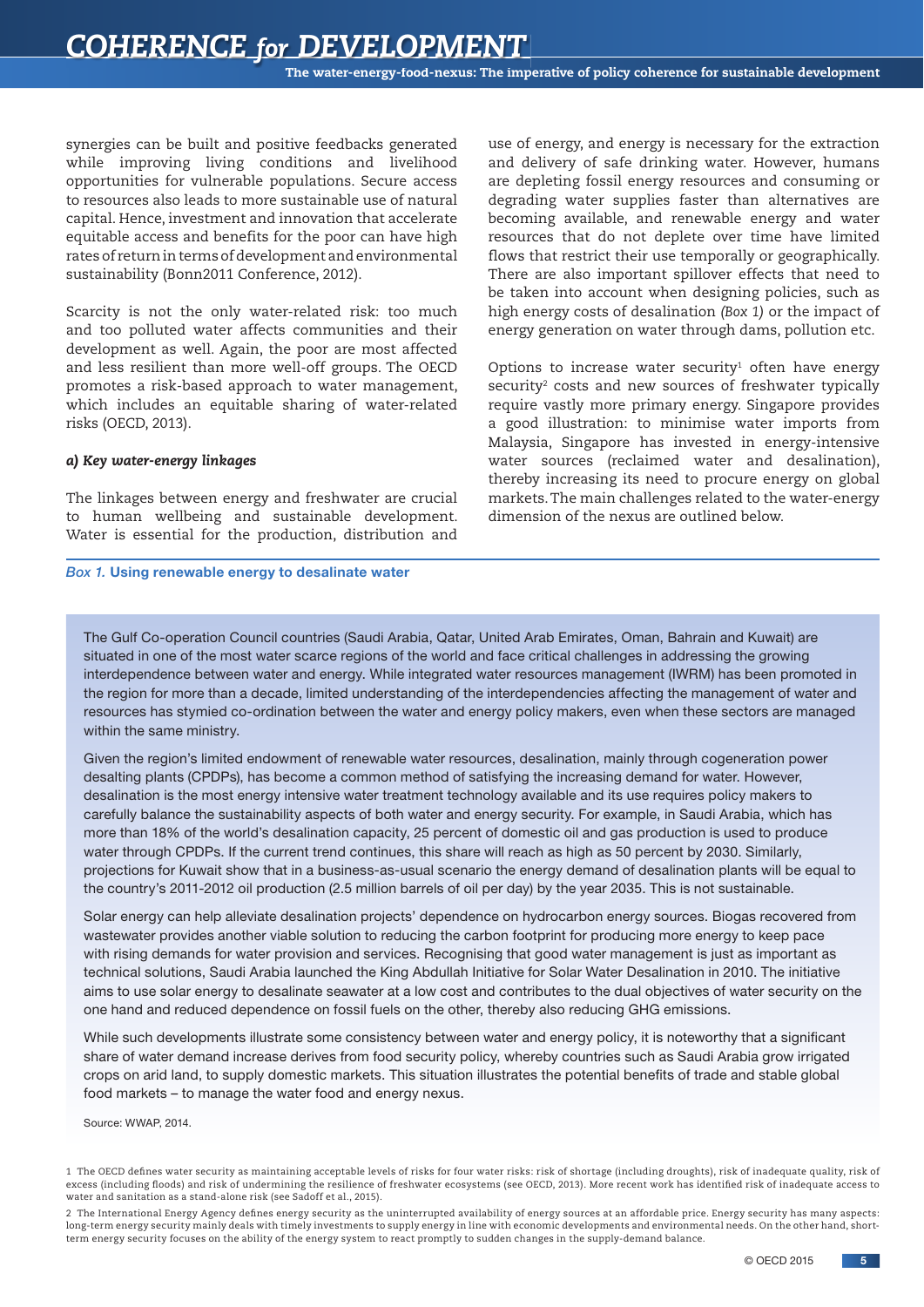*Firstly,* growing populations and depleting water supplies are pushing many countries to the boundaries of technologies for providing new freshwater supplies, only to find that their constrained water situation exacerbates their energy constraints. In addition, water efficiency improvements are in some cases made at the expense of energy efficiency. Policy coherence for sustainable development can be used to identify such negative trade-offs and to reconcile policy objectives and exploit potential positive synergies in their place.

*Secondly,* energy subsidies to pump irrigation water from aquifers have led to unsustainable water uses in parts of India or Mexico. They illustrate inconsistent water, food and energy policies, usually motivated by food security issues and the willingness to support farmers. This support, however, comes at a high economic and environmental costs, and can only last until aquifers are depleted.

*Thirdly,* water is a critical aspect in meeting climate goals. Biofuel and bioenergy production relies to a large extent on water-dependent agricultural feedstocks. The water demand for irrigated biofuels is very high compared to conventional transportation fuel sources, although highly dependent on regional differences and the irrigationintensity of various crops. In some cases, subsidised or free access to water may actually lead to inefficient crop selection, e.g. irrigated cotton cultivation in Uzbekistan has had detrimental effects on the Amu Darya and Aral Sea.

Given that the global energy market has twenty times the size of the food market (when measured in calories), even low percentages of biofuels in the total energy mix will have a major impact on water availability and, as a result, on food security. Non-irrigated biofuel feedstocks also cause water quantity concerns. Thus, biomass agriculture and biofuels production need to be wellintegrated into a broader water resource management perspective. Increased production of biofuels can also increase water pollution, marked by increases in nitrogen and phosphorus agricultural chemical concentrations and hypoxia (low oxygen levels) in surface water draining from farmland.

Carbon capture and storage (CCS) is another element of climate change mitigation mixes. It requires water intensive cooling systems. Conversely, warm weather and heat waves can affect power plants as higher temperatures limit the cooling effectiveness of the water source, and can push power plants up against environmental limits. Hydropower, in turn, does not require water for cooling but is instead subject to significant evaporation of water from the surface of dam reservoirs: in some cases, this increased evaporation is several times larger than the evaporation associated with thermal power plant cooling.

Additional impacts of water on energy demand come from water collection, treatment, distribution and heating of water for public water supplies. This energy consumption for water varies with distance to the water source, existing water quality, water treatment standards, distribution system terrain, and end-use of water. New technologies allow to capture the heat (and energy) embedded in wastewater.

#### *b) Key water-food linkages*

In most OECD countries, agriculture is the major consumer of water and a significant source of diffuse water pollution, with irrigated agriculture making a substantial contribution to the growth in agricultural production. Yet, agriculture can have significant impacts (both positive and negative) on water ecosystems, and both agriculture and water are becoming increasingly vulnerable to climate change. The following paragraphs highlight the key challenges related to the water-food dimension of the nexus.

*Firstly,* a key challenge for the agriculture sector will be to produce almost 50% more food globally by 2030 and to double production by 2050. In many countries, water availability for agriculture is already limited and uncertain, and is set to worsen. Agricultural water withdrawal accounts for 44% of total water withdrawal in OECD countries; for an average of 74% in the BRIC countries; and for more than 90% in least developed countries (FAO-AQUASTAT).

*Secondly,* another challenge relates to agriculture as a significant source of water pollution from fertilisers, pesticides and soil sediment. Treatments to remove these pollutants from drinking water, as well as broader policy responses to address agricultural water pollution, have cost OECD taxpayers billions of dollars annually. Yet, efforts have still fallen short and in the last decade, agricultural pollution has worsened water quality in OECD countries – although there have been a few exceptions.

*Thirdly,* bioenergy production from agricultural feed stocks, especially cereals and oilseeds, can also have significant impacts on water quality and availability, but the overall impact is still unclear. In general, however, feedstocks from annual crops such as maize and oilseeds (first generation feedstocks) can have a more damaging impact on water systems than feedstocks produced from grass and woody materials (second generation feedstocks).

Moreover, agriculture's influence on habitats and wildlife systems (i.e. ecosystems) is significant. Overall changes in farming management practices and systems and the intensity of input use are key driving forces on the quality and conservation of ecosystems, including the management of water resources on-farm and disposal of farm waste into bodies of water.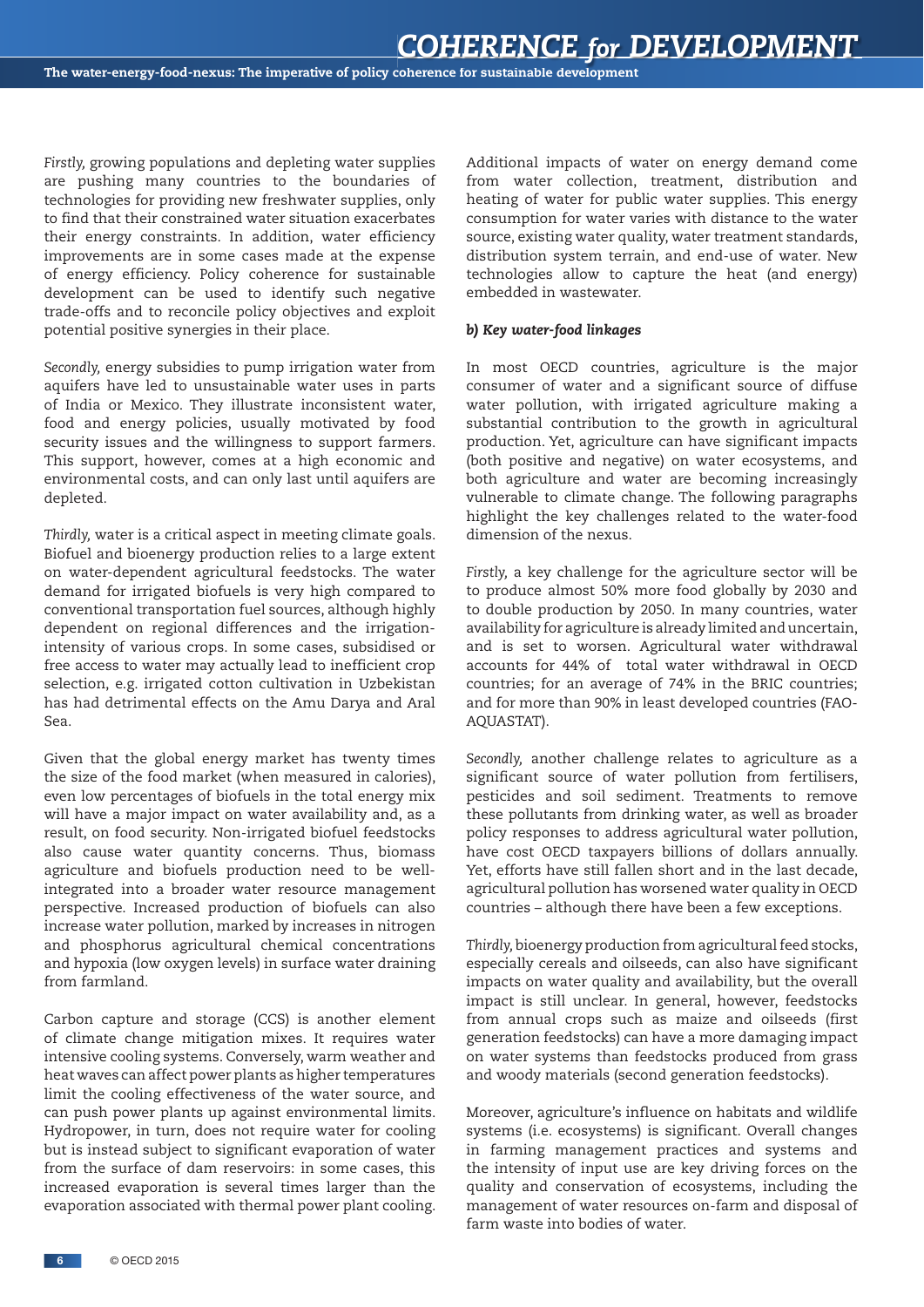#### *c) Key energy-food linkages*

Energy has always been essential for the production of food. However, as a result of industrialisation and consolidation of agriculture, food production has become increasingly dependent on energy derived from fossil fuels. Today, industrial agriculture consumes fossil fuels for several purposes (GCF, 2015):

- *Fertiliser production:* Industrial farms use large quantities of synthetic fertilisers, which require significant energy inputs (primarily natural gas) to be produced. Other fertilising agents, such as potassium and phosphorus are mined, consuming even more energy.
- *Water consumption:* The overuse of water in agriculture has implications for the energy sector as well, as pumping, treating and moving such large volumes of water require a great deal of energy (see also the section above on key water-food linkages).
- *Farm equipment:* Modern agriculture relies upon machinery that runs on gasoline and diesel fuel (e.g. tractors and combines), and equipment that uses electricity (e.g. lights, pumps, fans).

• *Processing, packaging and transportation:* Much of the food produced today is highly processed and heavily packaged, which further increases its energy footprint. As a result of consolidation and centralisation of production, foods are often transported long distances, requiring additional energy inputs.

In addition to being an energy user, agriculture also has the role of energy supplier in the form of bioenergy. This energy function of agriculture offers important rural development opportunities as well as one means of climate change mitigation by substituting bioenergy for fossil fuels (FAO, 2000). With regard to food security concerns, there is a general consensus that the production of biofuels provokes a rise in food commodity prices; while some analysts claim that rise may be minimal, it can have disproportionate effects on poor populations in selected countries. The knowledge and assessment of the positive and negative, short-term and long-terms impacts of biofuels on food prices and food security remain preliminary (HLPE, 2013).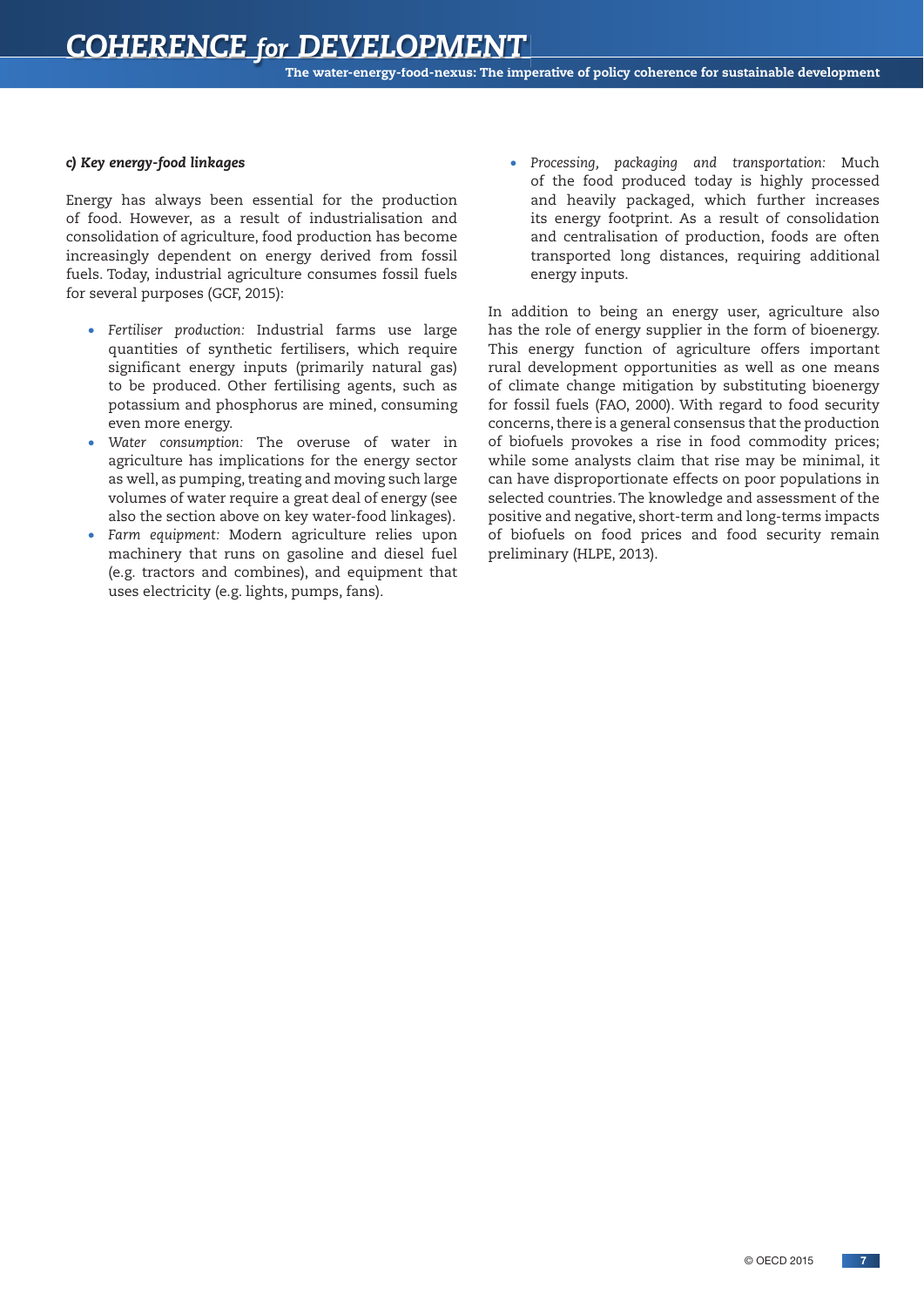#### What has been done and what needs to be done? Key policy areas for action

Policies across water, energy and agriculture are often formulated without sufficient consideration of their inter-relationship or their unintended consequences. The sectoral nature of many governments' approaches to policy design in the different areas and at different scales is the key contributor to this incoherence. Institutional arrangements need to be re-engineered, policies and policy instruments need to be redesigned to create a greater intersection of these areas, at different spatial and temporal scales. This section outlines options available to governments for improving policy coherence between water, energy and agriculture.

#### *Strengthening institutional mechanisms and co-operation to enhance coherence*

There is no one-size-fits-all governance approach to the coherence challenge between water, energy and agriculture, as each solution needs to reflect local governance and norms. Greater attention needs to be paid to institutional mechanisms to provide early warning of incoherent policies and promote and implement coherent policy approaches. This will require strengthening the capacities of the institutions in the three sectors for better integration and joint planning, giving more careful consideration to the cumulative and interrelated impacts of policies and regulatory regimes, and moving towards a more coherent set of policy instruments. Incentives for institutional co-operation are key. This is true also within each sector. In Chile, for example, as many as 15 central government actors are involved in water policy making (OECD, 2011).

#### *Promoting engagement and knowledge sharing to connect the science and policy spheres*

Countries should encourage enhanced engagement across the science-policy interface as the research being produced on the nexus does not necessarily connect with policy outcomes. In India, for example, most planned power plants, which will require significant amounts of water, are located in areas with known water stress. Better data and knowledge sharing can help policy makers make the case for reform by helping the general public to connect with the facts and understand the full costs and benefits of different actions. For example, research shows that Saudi Arabia could reduce water consumption by 20 percent through the elimination of wheat cultivation (KAPSARC, 2015).

Continued use of support for energy in agriculture, both directly through support for diesel and electricity use, and indirectly for feedstocks to produce bioenergy, can increase pressure on water resources. This is most evident where support for energy, by reducing pumping costs, in some countries is leading to excessive extraction of groundwater. Removal of this form of support may contribute to more sustainable water use in agriculture (OECD, 2010). A telling example of this is India's Jyotigram Scheme, which enabled the local government to halve the power subsidy to agriculture *(Box 2).*

#### *Box 2.* Separating agricultural energy from other uses to reduce groundwater overdraft

In the state of Gujarat in India, free groundwater and subsidised electricity to pump it contributed to severe groundwater overdraft, as well as poor power supply to farmers and other rural residents. But any rationalisation efforts to price groundwater and electricity to reflect their value met great resistance by farmers.

An alternative approach, the Jyotigram Scheme, was introduced in 2003. Rather than viewing subsidies as a default component of free electricity supply, the Jyotigram scheme focused on providing rationally managed subsidies where needed, and pricing where possible. Villages are given 24-hour, three-phase power supply at metered rates for domestic use and in schools, hospitals and domestic industries. Farmers operating tube wells continue to receive free electricity, but for 8 hours rather than 24 and on a pre-announced schedule designed to meet their peak demands.

This separation of agricultural energy from other uses and the promise of quality supply proved sufficient to gain political and social backing for implementation. The Jyotigram has now radically improved the quality of village life, spurred non-farm economic enterprises, and halved the power subsidy to agriculture. And while groundwater itself is still free, the programme has indirectly raised the price of groundwater supply, thus providing a signal of scarcity and reducing groundwater overdraft.

Source: WWAP (2014), from Shah et al (2004, 2008) and Shah and Verma (2008).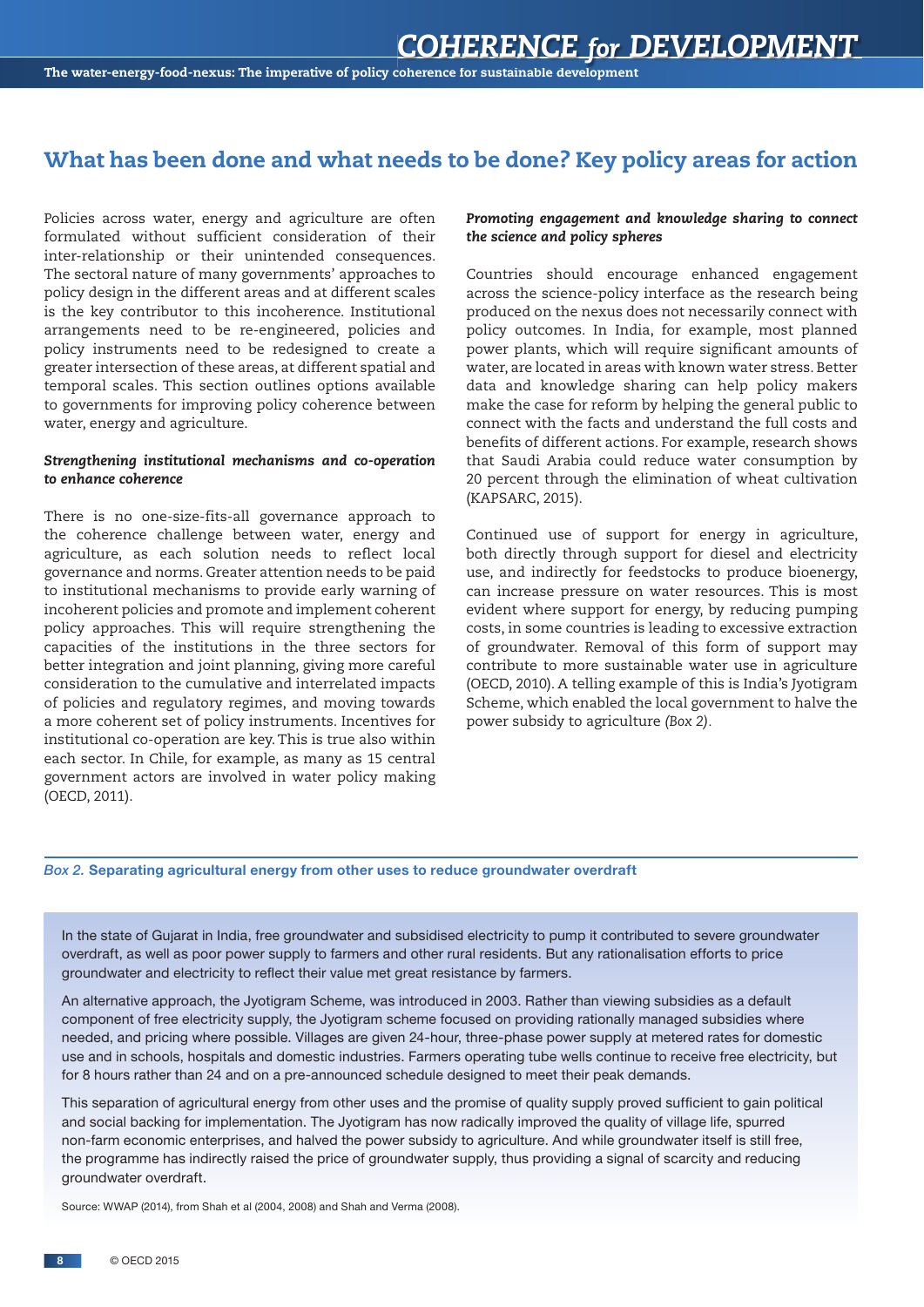#### *Investing in innovation and technologies to reconcile policy objectives*

Innovation policy provides an important tool for promoting investment in new technologies that support resource efficiency and help improve resilience. The future choices and adoption of agricultural technologies, for example, will fundamentally influence not only agricultural production and consumption but they will also have implications for water, land, and energy resources, as well as for climate change adaptation and mitigation (IFPRI, 2014).

The invention of drip irrigation by Israel in the 1960s has contributed to reducing evaporative losses from agriculture. Oftentimes, drip irrigation is also associated with a switch to high-value crops and it can help to reduce fertiliser use, while at the same time improving productivity. However, if sustainability concerns are lacking in policy making, modern irrigation technologies could also result in expansion of irrigation onto fragile lands. A policy coherence lens could help to detect such trade-offs already at the policy planning stage.

Similarly, in terms of simultaneous impacts on water and energy policy objectives, technologies can represent "winwin" solutions, "trade-off" solutions, or "mixed" solutions (i.e. solutions that imply choices and trade-offs that make the effect upon the policy objective site-specific or unclear). Win-win scenarios for achieving energy security and water availability include, for example, solar hot water heating, wind power, and converting municipal waste to energy. Technologies that involve trade-offs, on the other hand, include biofuels development, groundwater pumping, and carbon capture and storage. *Table 1* illustrates the relation between the various objectives of these water and energy technologies.

#### *Recognising different country contexts to establish policy priorities*

Each country faces specific challenges in its pursuit of sustainable development. Understanding the country context is essential in order to understand how the different sectoral silos can work together and how to adapt national systems to the most pressing needs (OECD, 2014). National contexts can be characterised by resource endowment (water, energy and land, essentially) and development trajectories (national strategies that drive social, economic and environmental policies; determine reliance on natural resources, and investment needs).

In the area of energy, for example, the development priority for many low-income countries is to ensure universal access to energy services and secure a potential for economic growth, whereas middle-income and emerging economies, where growth is already occurring fast, might focus on to develop their energy systems in ways that decouple growth from energy consumption and greenhouse gas emissions. High-income countries, in turn, may wish to decarbonise their energy sectors and reach new levels of efficiency performance. For advanced

#### *Table 1.* Impacts of different technologies on water and energy policy objectives

| <b>Technologies</b>        | <b>Multiple policy objectives</b>     |                             |                               |                              |
|----------------------------|---------------------------------------|-----------------------------|-------------------------------|------------------------------|
|                            | <b>Ensuring water</b><br>availability | Protecting water<br>quality | Increasing<br>energy security | Mitigating<br>climate change |
| <b>Synergies:</b>          |                                       |                             |                               |                              |
| Solar hot water heating    |                                       |                             |                               |                              |
| Wind power                 |                                       |                             |                               |                              |
| Municipal waste to energy  |                                       |                             |                               |                              |
| Trade-offs:                |                                       |                             |                               |                              |
| US corn ethanol (Midwest)  | $\overline{\phantom{m}}$              |                             |                               |                              |
| Groundwater pumping        | $\overline{\phantom{m}}$              |                             |                               |                              |
| Carbon capture and storage |                                       |                             |                               |                              |

*Source:* OECD (2012b), adapted from King et al (2010).

*Note:* (1) the technology helps to achieve the policy objective

 $(1)$  the technology hinders achievement of the policy objective

+) technology has choices and trade-offs that make its effect upon the policy objective site-specific or unclear

(--) the technology has no appreciable impact on the policy objective.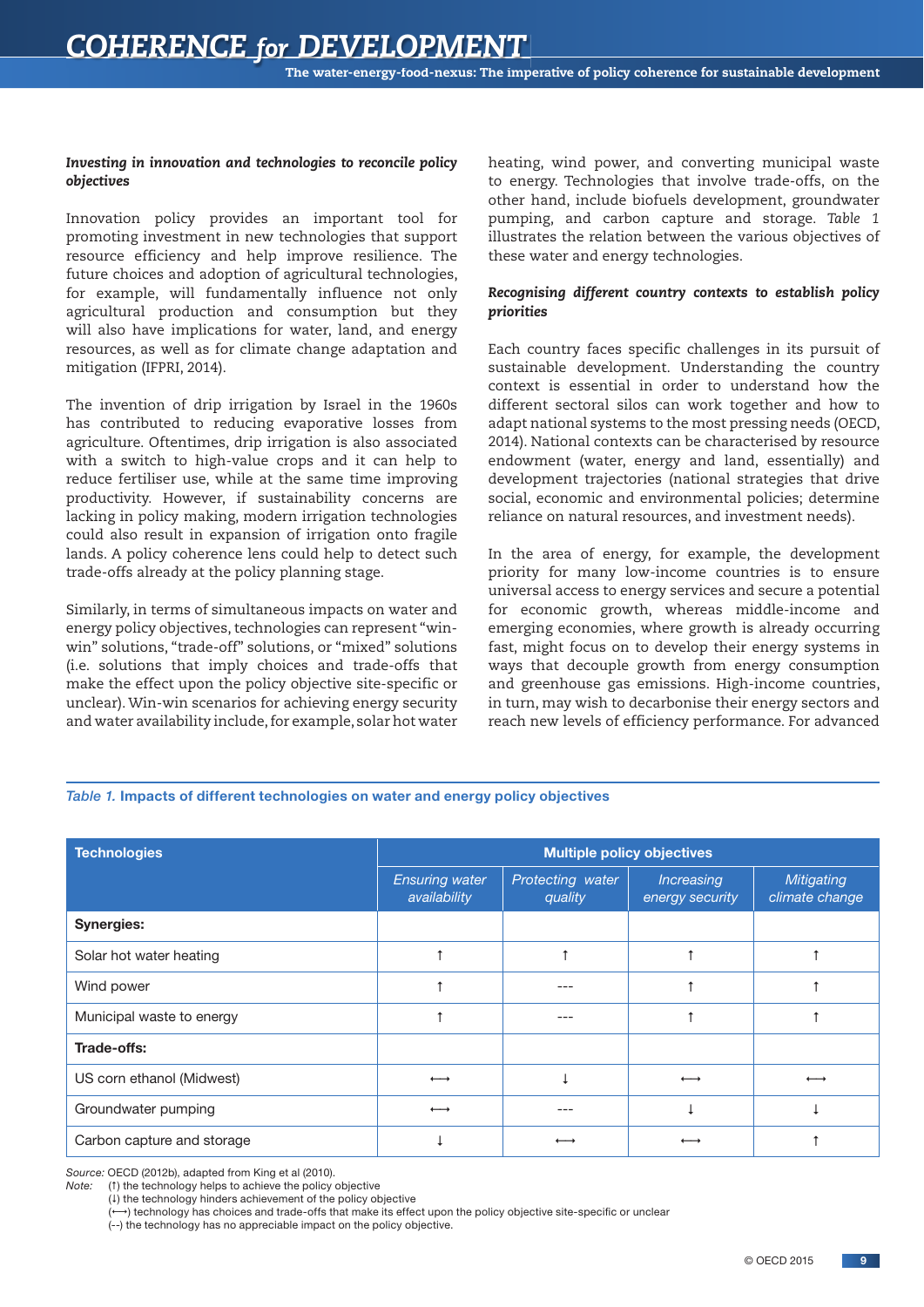societies, with relatively clean energy systems, both efficiency and reduced levels of energy are required (Nilsson *et al*, 2013). *Figure 2* shows how policy objectives could be expected to change as countries' income level rises. However, this is not to say that the policy objectives are always the same between countries at the same stage of development. Political, social and environmental priorities also have a role to play.

#### *Promoting a risk-approach to water management*

A risk-approach to water management is palatable language to policy makers and the private sector alike. The public sector relates to issues of food-, energy- and water security, while the private sector is well versed in managing and hedging risks. The usefulness of a risk approach is to make policy decisions about the appropriate level of risks and risk management explicit through both informed policy discussions with relevant stakeholders, as well as policy responses tailored to the agreed levels of risks.

One additional issue with the nexus is that risk and tradeoffs will differ depending on the scale at which the nexus is approached. Priority water uses in selected basins in Brazil may be agriculture (e.g. in São Marcos basin), as this is where labour is, but the national priority is feeding the national electricity grid. Reconciling both scales is not straightforward. Economic instruments can help, for instance by adjusting the tax hydropower generators pay on the energy they produce so that it reflects pressures on water resources in the basin.

Investment is an important part of the answer: how infrastructures are designed, operated and maintained, and financed can potentially contribute to nexus management at the least cost. It is critical to avoid building future liabilities, e.g. infrastructures which will create additional tensions between, or which will negatively affect, water, food and energy security. The international community is gaining experience with the design, management and financing of multipurpose infrastructures (e.g. reservoirs, or urban drainage systems that contribute to several policy objectives).

#### Summing up. Where do we go from here?

Humans need water, food and energy for their survival and development, and the demand for all three is expected to increase further over the coming decades. Access to these resources and their sustainable management must therefore be a cornerstone of any efforts to promote sustainable development (DIE, 2013). The integration of the water-energy-food nexus into the post-2015 agenda will require coherent policy making that takes into account synergies and trade-offs between the sectors, as well as complementarities of actions at multiple levels (local, national, global) and involve a wide range of stakeholders working together.

#### *Water, energy and food in the post-2015 development agenda*

The United Nations' Outcome Document *"Transforming our World: The 2030 Agenda for sustainable development"* contains three inter-related Sustainable Development Goals (SDGs) on food security, water and energy (UN, 2015). Each of them also contributes to other SDGs, with specific references to water under the goals related to e.g. health, cities, climate change, and poverty eradication. In addition, SDG 17 on the means of implementation of the post-2015 agenda includes a target on policy and institutional coherence. While the goals are universal and apply to all countries,



#### *Figure 2.* : Illustration of national focus areas for energy depending on level of development

Source: Nilsson, M., P. Lucas and T. Yoshida (2013).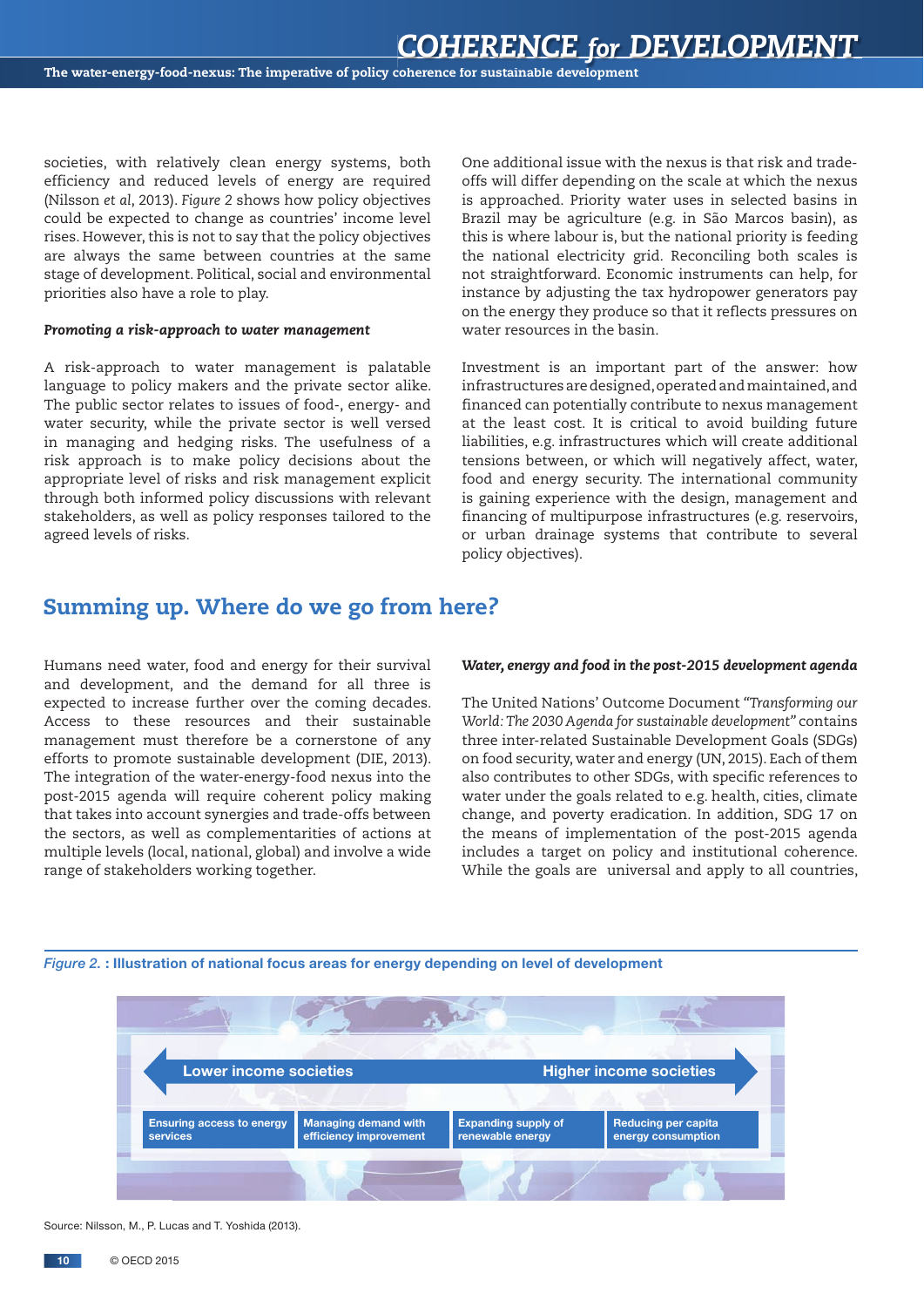implementing them will require each country to balance the needs for ensuring access to resources, efficiency, and sustainability to fit the local context and capabilities. The goals are also indivisible and policy makers need to ensure that progress on one goal or target does not undermine progress on any other goals or targets. The following sections highlight the linkages between the water, energy and food goals and outline some of the actions needed to achieve them.

#### *Sustainable Development Goal 2 – food and agriculture*

SDG 2 *'End hunger, achieve food security and improved nutrition and promote sustainable agriculture'* calls for an end to hunger and all forms of malnutrition by 2030. It aims to double agricultural productivity and the incomes of small-scale food producers, and to implement resilient agricultural practices that help maintain ecosystems and strengthen our capacity for climate change adaptation.

Meeting this goal will require increased investment in rural infrastructure, agricultural research and extension services, technology development, and plant and livestock gene banks to enhance agricultural productive capacity in developing countries. It will also require the correction and prevention of trade restrictions, distortions and support policies in world agricultural markets, as well as the adoption of measures to ensure the proper functioning of food commodity markets to help limit extreme food price volatility. Additionally, proposed goal 12 *'Ensuring sustainable consumption and production patterns'* and its goal to reduce food waste will generate synergies and support the achievement of the goal for food security.

#### *Sustainable Development Goal 6 – water*

SDG 6 *'Ensure availability and sustainable management of water and sanitation for all'* calls for universal and equitable access to safe and affordable drinking water by 2030. It sets out to improve water quality by reducing pollution; to substantially increase water-use efficiency across all sectors; and to implement integrated water resources management at all levels.

This will require expanding international co-operation and capacity-building support to developing countries in water and sanitation related activities and programmes, including water harvesting, desalination, water efficiency, wastewater treatment, recycling and reusing technologies; obviously the energy required to manage these technologies, and competition between water users (farmers, energy suppliers, cities, the environment, industry) will need to be factored in.

The participation of local communities for improved water and sanitation management will be equally important. Several other goals and targets also have implications for water security and sanitation, e.g. the

reduction of water-borne diseases (3.3); the reduction of the release of chemicals to air, water and soil (12.4); and the conservation, restoration and sustainable use of terrestrial and inland freshwater eco-systems (15.1).

#### *Sustainable Development Goal 7 – energy*

SDG 7 *'Ensure access to affordable, reliable, sustainable, and modern energy for all'* calls for universal access to affordable, reliable and modern energy services by 2030. It aims to increase substantially the share of renewable energy in the global energy mix and to double the rate of improvement in energy efficiency.

Enhanced international co-operation will help to facilitate access to clean energy research and technologies. Investment in energy infrastructure and clean energy technologies will also help to achieve this goal. A related target is target 12.c, which calls on countries to rationalise inefficient fossil-fuel subsidies that encourage wasteful consumption by removing market distortions.

#### *Sustainable Development Goal 17 – policy coherence for sustainable development*

Finally, SDG 17 '*Strengthen the means of implementation and revitalise the global partnership for sustainable development'*  cuts across – and far beyond – all three domains of the water-energy-food-nexus. It includes targets to enhance global macroeconomic stability through policy coordination and policy coherence; to enhance policy coherence for sustainable development; and to respect each country's policy space and leadership to establish and implement policies for poverty eradication and sustainable development.

#### *Concluding remarks*

The guiding principles of an integrated "nexus approach" are to ensure access to resources for the most vulnerable, especially the poor; to promote efficiency in resource use; and to ensure sustainability (Weitz *et al*, 2014). The challenge for policy coherence for sustainable development is to ensure that policies affecting one resource reinforce synergies and do not entail negative externalities for another resource.

To a large extent, success in achieving greater coherence between water, energy and agriculture policies will depend on greater awareness of policy impacts and on removing any policy inconsistencies, especially where energy and agricultural support policies conflict with sustainable water management goals. This inherently is a political process, that involves power and bargaining. The more transparent and the better informed the process, the more sustainable the outcome, from economic, social, environmental and political perspectives.